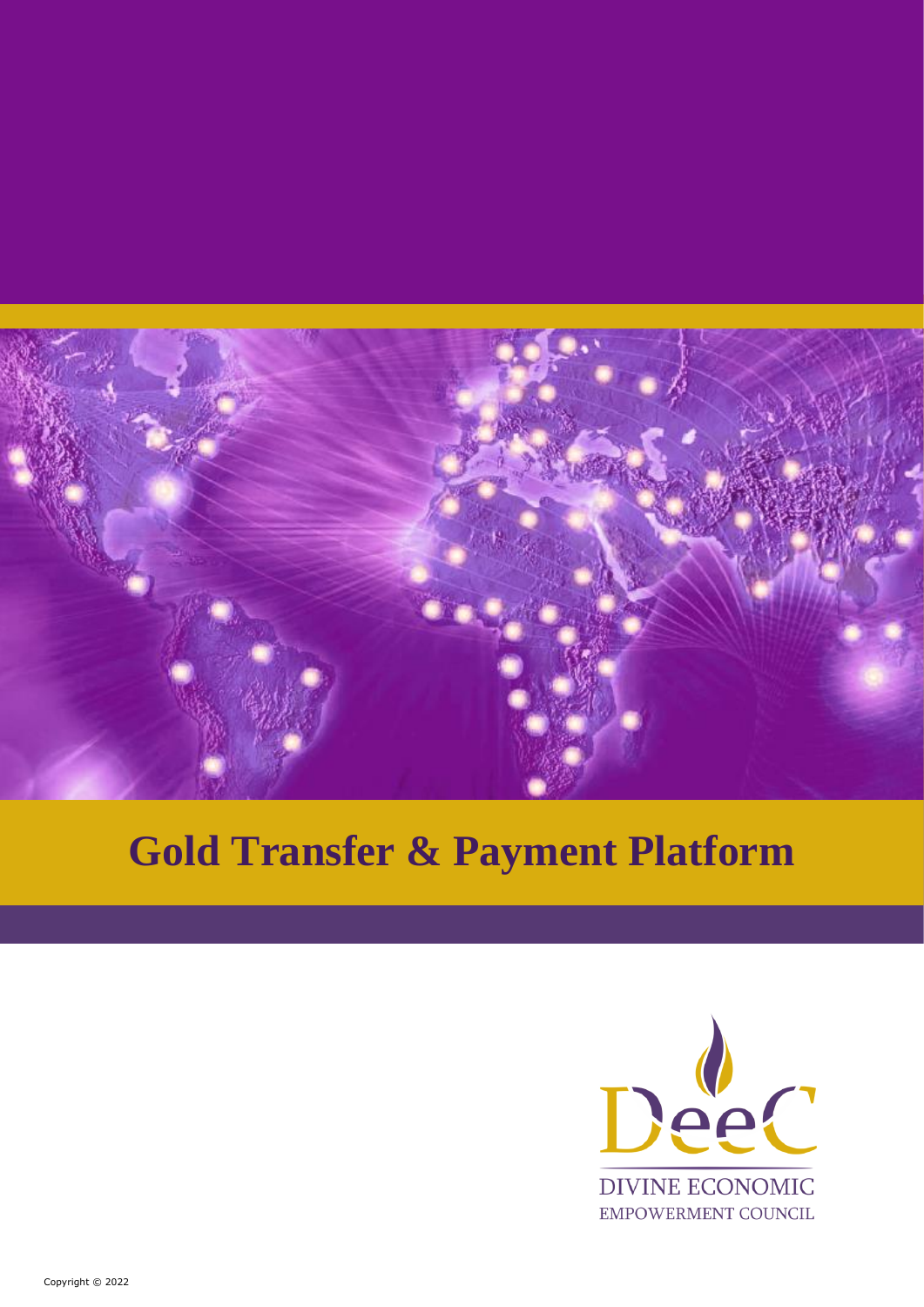## **Content:**



**Global Online Deposit, Withdrawal, Transfer and Payment portal with (999.9) fine gold for members world-wide.**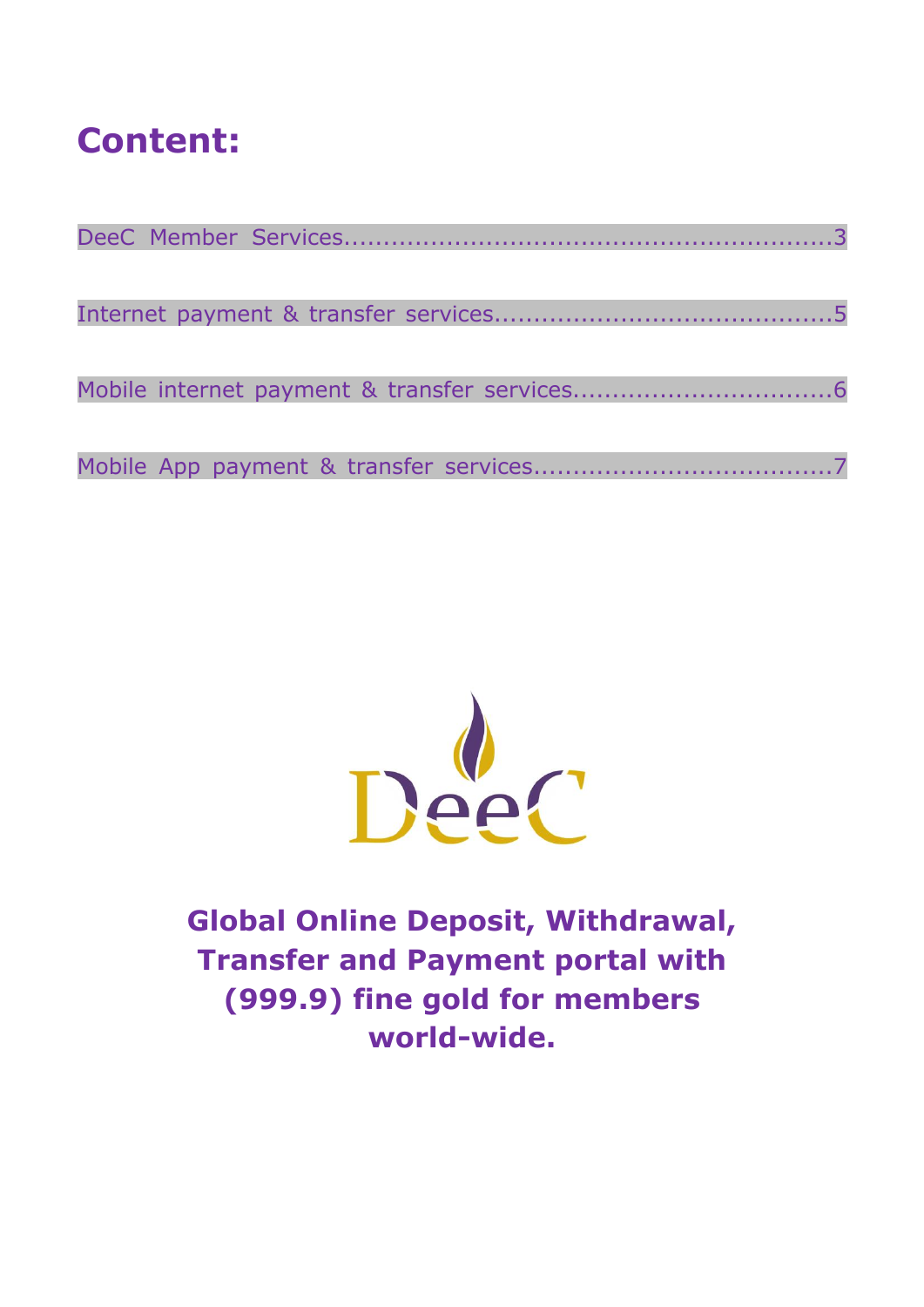

## **DeeC Member Services**

**IBSP Gold** is a registered trade name at IBSP International Inc, in co-operation with **DeeC,** Divine Economic Empowerment Council, where our purpose is to facilitate for members (DeeC) world-wide a new way to make instant deposits, withdrawals, transfers and payments with Fine Gold, presented online in different currencies.

The gold is isolated from monetary currencies but at the same time connected online to all world-wide currencies and can be used for transfers and payments world-wide between members.

IBSP gold bullion department in USA and DeeC with a license to purchase and sell gold online will assist members such as corporations, merchants and private persons to purchase and sell fine gold for their money without making a transfer to any third party.

The transactions are made in gold weight direct from any member account online to any world-wide member account.

DeeC members register online for gold accounts which are free for private persons, corporations and shop owners (Merchants). The DeeC platform includes internet transfer and payment functions, mobile internet and apps for Android and iPhone.

The platform supports deposit and withdrawal of gold and cash at branches where fees are taken from exchange rates between gold and different currencies.

If the world economy becomes unstable, the gold will still be in a safe location and not destroyed through super inflation or deflation.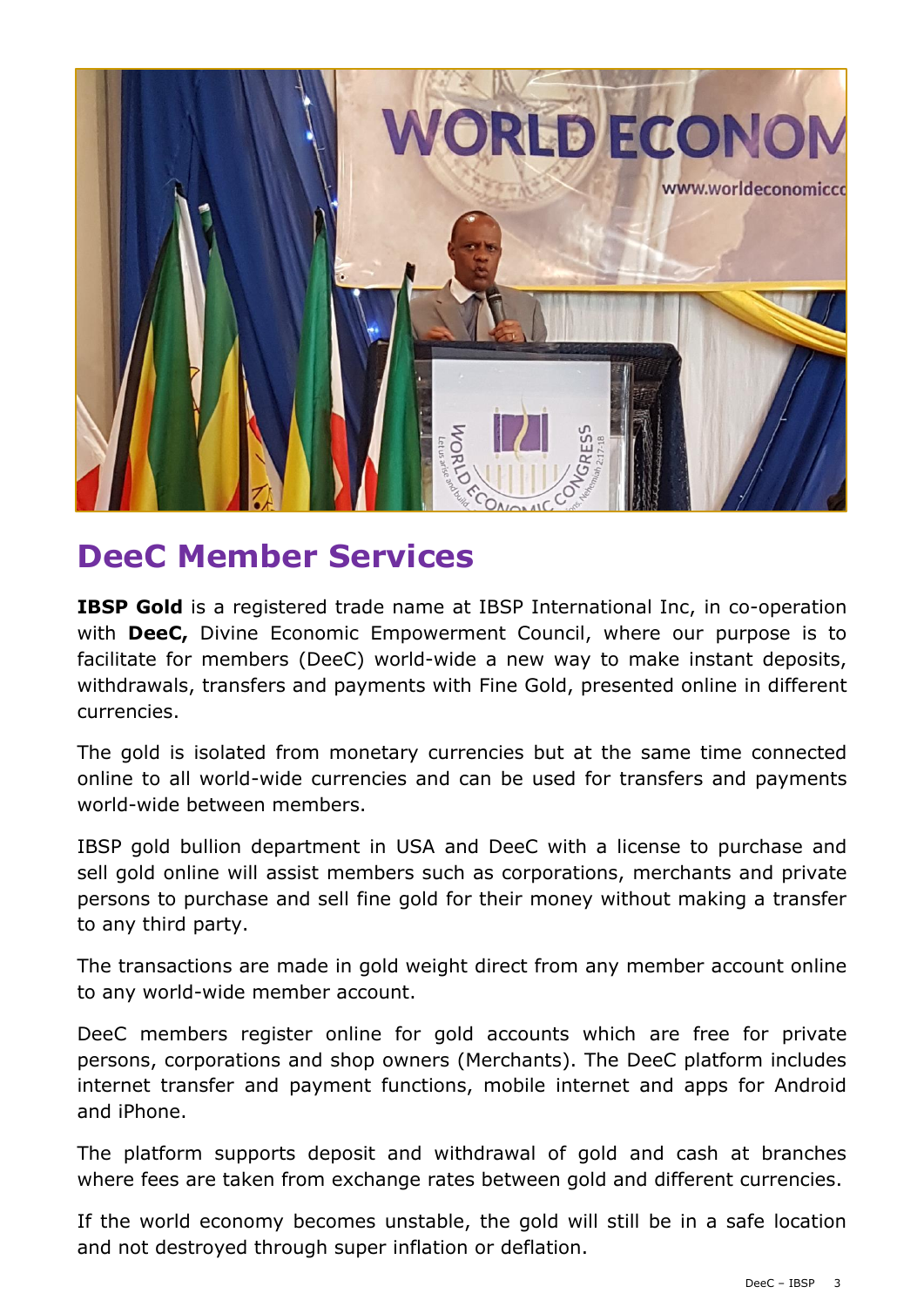The world economy is becoming more and more unstable and as governments and many banks desperately try to keep and protect the current financial system, it is of great importance to act and secure the future with solid assets as gold.

Most bank account holders are today protected by a limited (100000 Euros) governmental guarantee if the bank goes bankrupt or get insolvent. All DeeC users get 100% guarantees as all members have gold at their gold accounts.

All DeeC branches have the members gold stored at the local Reserve Bank´s approved vaults in different locations world-wide and all DeeC gold account holders are able to make instant transfers and payments online or make a deposit or withdrawal of gold or cash at any DeeC branch office world-wide.

Transfer and payment can be done between members instantly world-wide using the member's mobile phone number connected to the member's main gold account.

The DeeC platform includes high secure administration interface with double action authentication with encrypted authentication ID Apps (VIP-ID) by overseers and remote third-party compliance department.

#### **The DeeC Gold system is based on cloud technology and includes the following services for members:**

- Core payment and transfer servers with disaster recovery system
- System database with overseer management administration
- Desktop internet payment and transfer service
- Mobile phone internet payment and transfer service
- Mobile Apps for fast service with VIP-ID for transfer and merchants
- Mobile Virtual Point of Sales (POS) for shop owners
- Corporate payment and transfer to DeeC account or external banks
- Corporate bulk salary module
- Exchange gold/currency online module
- Branch administration for Gold and Cash boxes
- Administration interface for super, branch management and tellers
- Online customer service and call centre support
- Anti money laundry (AML), Know your customer (KYC) platform
- Anti corruption (AC) platform and remote third-party compliance

The DeeC internet based gold payment & transfer services does not suffer from fraud problems, as do traditional internet based payment and transfers. In this way, fraud prevention has become an essential ingredient in the success of all different modes of financial transfers.

DeeC has leveraged digital security from Ardy Electronics Ltd, a world leader in security technology and its 30 years in secure communication, in order to respond to these needs by offering the most secure Cloud Solution on the market, providing a comprehensive set of services.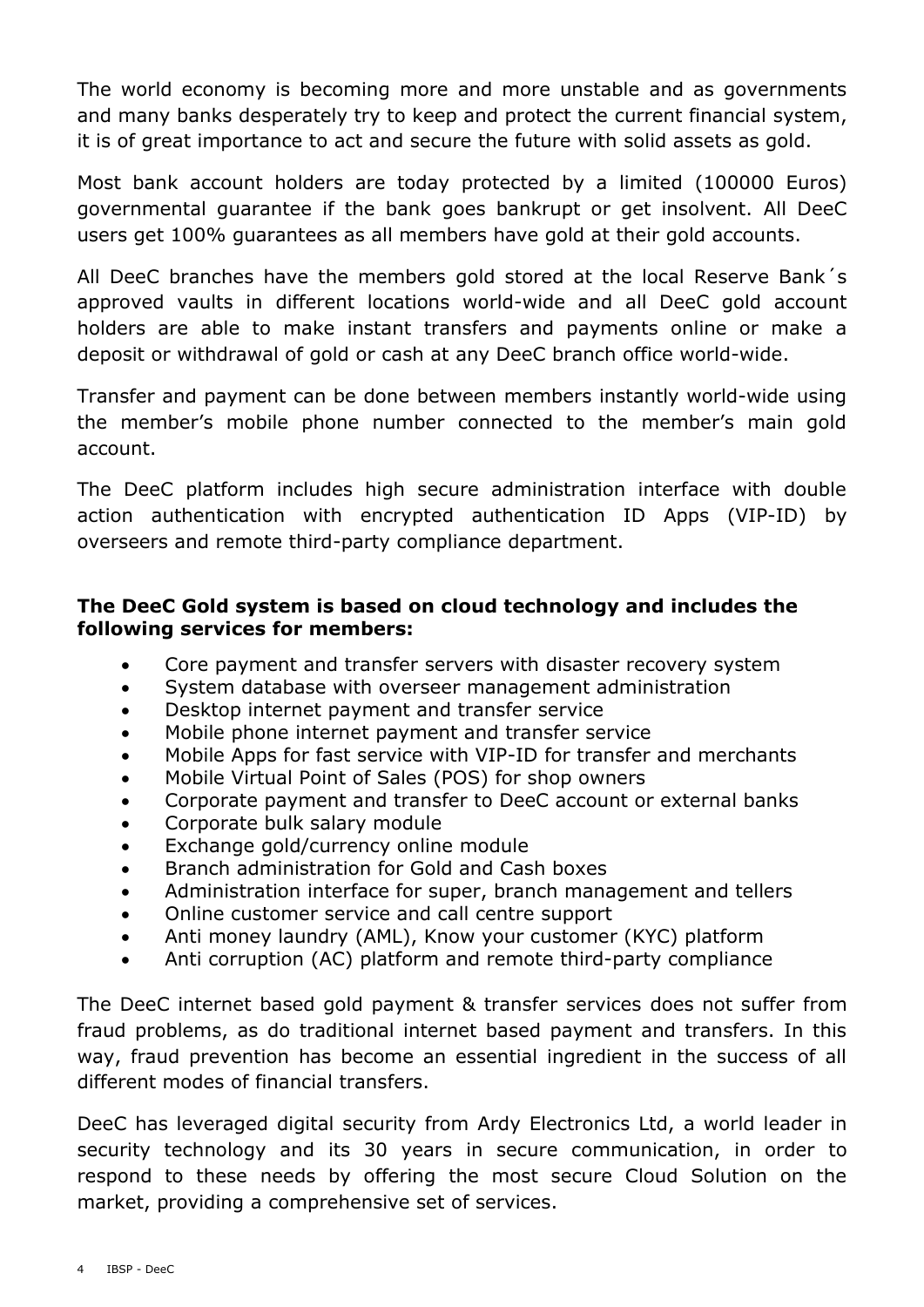| $\text{PeC}$                |                       |                          |                  |                 |                 |               | <b>Steven Smidth</b><br>Member no: 249 358 458 (Log Off) |                |  |
|-----------------------------|-----------------------|--------------------------|------------------|-----------------|-----------------|---------------|----------------------------------------------------------|----------------|--|
| <b>HOME</b><br><b>AGENT</b> | <b>ACCOUNTS</b>       | <b>TRANSFER</b>          | <b>PAYMENT</b>   | <b>MERCHANT</b> | <b>SETTINGS</b> | <b>HELP</b>   |                                                          |                |  |
| Content:                    | <b>Account list</b>   |                          |                  |                 |                 |               |                                                          |                |  |
| Account List<br>٠           |                       |                          |                  |                 |                 |               |                                                          |                |  |
| Manage Accounts             | DeeC Accounts         |                          |                  |                 |                 |               |                                                          |                |  |
|                             | <b>Account number</b> |                          | Name             |                 |                 | <b>Status</b> |                                                          | <b>Balance</b> |  |
|                             | 249 358 458 019       |                          | Main account (M) |                 | Active          |               | 34,659.37 USD<br>(837.790 gAU)                           |                |  |
|                             | 249 358 458 027       |                          | Savings account  |                 | Active          |               | 32.14 USD<br>(0.777 gAU)                                 |                |  |
|                             | 249 358 458 035       | My Merchant Shop (Merch) |                  | Active          |                 |               | 550.43 USD<br>(13.305 gAU)                               |                |  |
|                             | 249 358 458 043       |                          | Test konto       |                 | Active          |               | 0.00 EUR<br>(0.000 gAU)                                  |                |  |
|                             | 249 358 458 050       |                          | SEK account      |                 | Active          |               | 878.25 SEK<br>(2.504 gAU)                                |                |  |
|                             | 249 358 458 068       |                          | ARK account      |                 | Active          |               | 4.00 ARK<br>(40.000 gAU)                                 |                |  |

### **Internet payment & transfer services**

The DeeC Gold services include an online internet payment & transfer function where all registered members get gold accounts which can be used as private accounts, corporate salary accounts, business and merchant accounts. Each member can manage their gold accounts directly from the internet.

#### **Available Desktop Internet payment & transfer services are:**

- Registration for corporate or private gold accounts for free
- Secure mobile App with VIP-ID login
- Check gold account balance in local currency and grams of fine gold
- Gold account overview
- Create new gold accounts
- View latest transactions (mini-statement)
- Transaction overview
- Payment of bills
- Transfer to own and other members gold accounts
- Onetime SMS authentication code for transfer and payment
- Create templates for payment or transfer to external banks.
- Scheduled future payments and transfers
- Virtual POS merchants payments with apps or internet
- Corporate bulk salary and split user corporate payments
- Micro loan administration
- Peer to Peer loan administration
- Remittance administration
- Settings of contact information
- User quides for help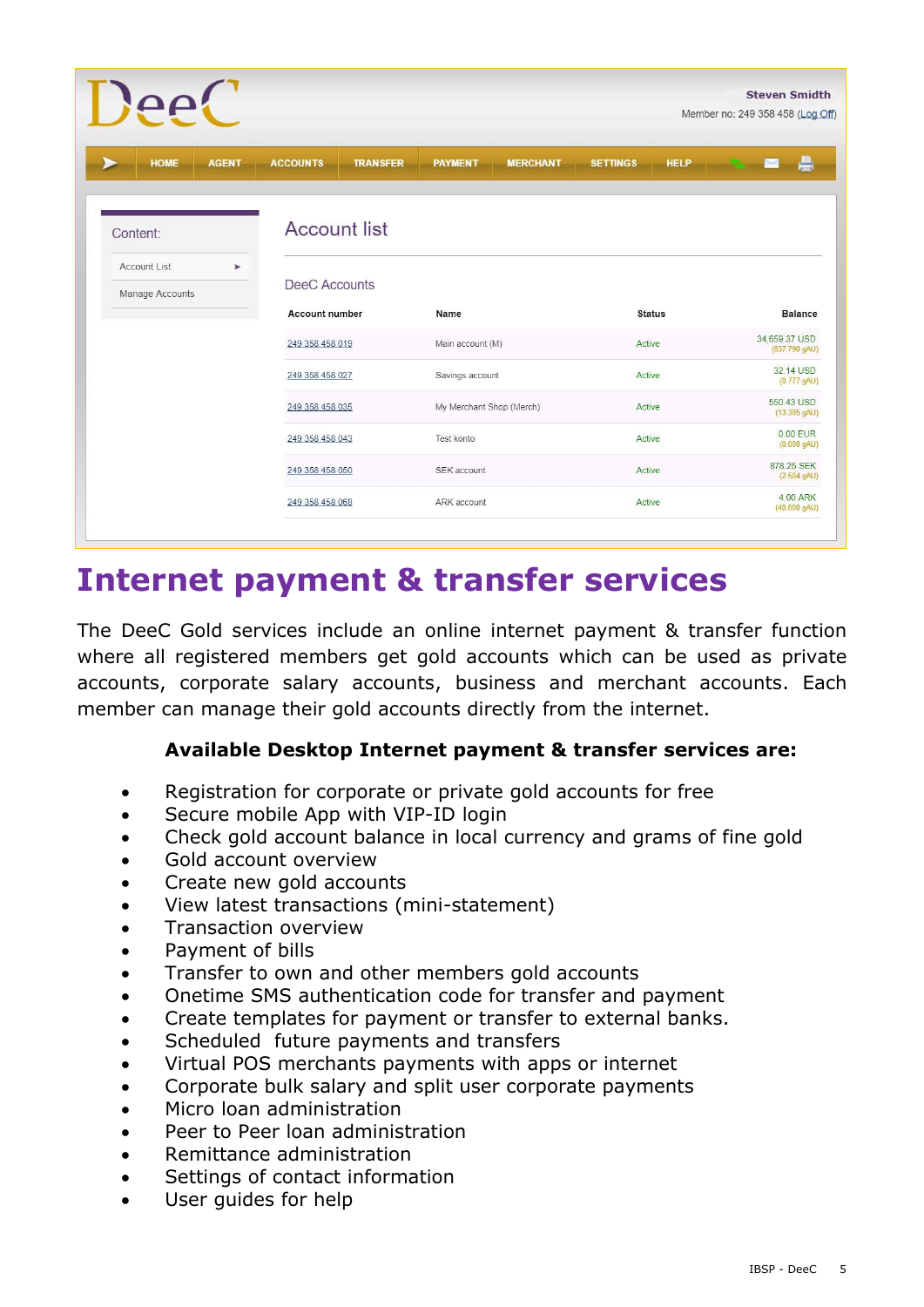

## **Mobile internet payment & transfer services**

The DeeC Gold services include an online mobile internet payment & transfer function where all registered members get gold accounts which can be used as private accounts, corporate salary accounts, business and merchant accounts. Each member can manage their gold accounts directly from the internet.

#### **Available Mobile Internet payment & transfer services are:**

- Registration for corporate or private gold accounts
- Secure mobile App with VIP-ID login
- Check gold account balance in local currency and grams of fine gold
- Gold account overview
- Create new gold accounts
- View latest transactions (mini-statement)
- Transaction overview
- Payment of bills
- Transfer to own and other members gold accounts
- Onetime SMS authentication code for transfer and payment
- Create templates for payment or transfer to external banks.
- Scheduled future payments and transfers
- Virtual POS merchants payments with apps or internet
- Corporate bulk salary and split user corporate payments
- Micro loan administration
- Peer to Peer loan administration
- Remittance administration
- Settings of contact information
- User guides for help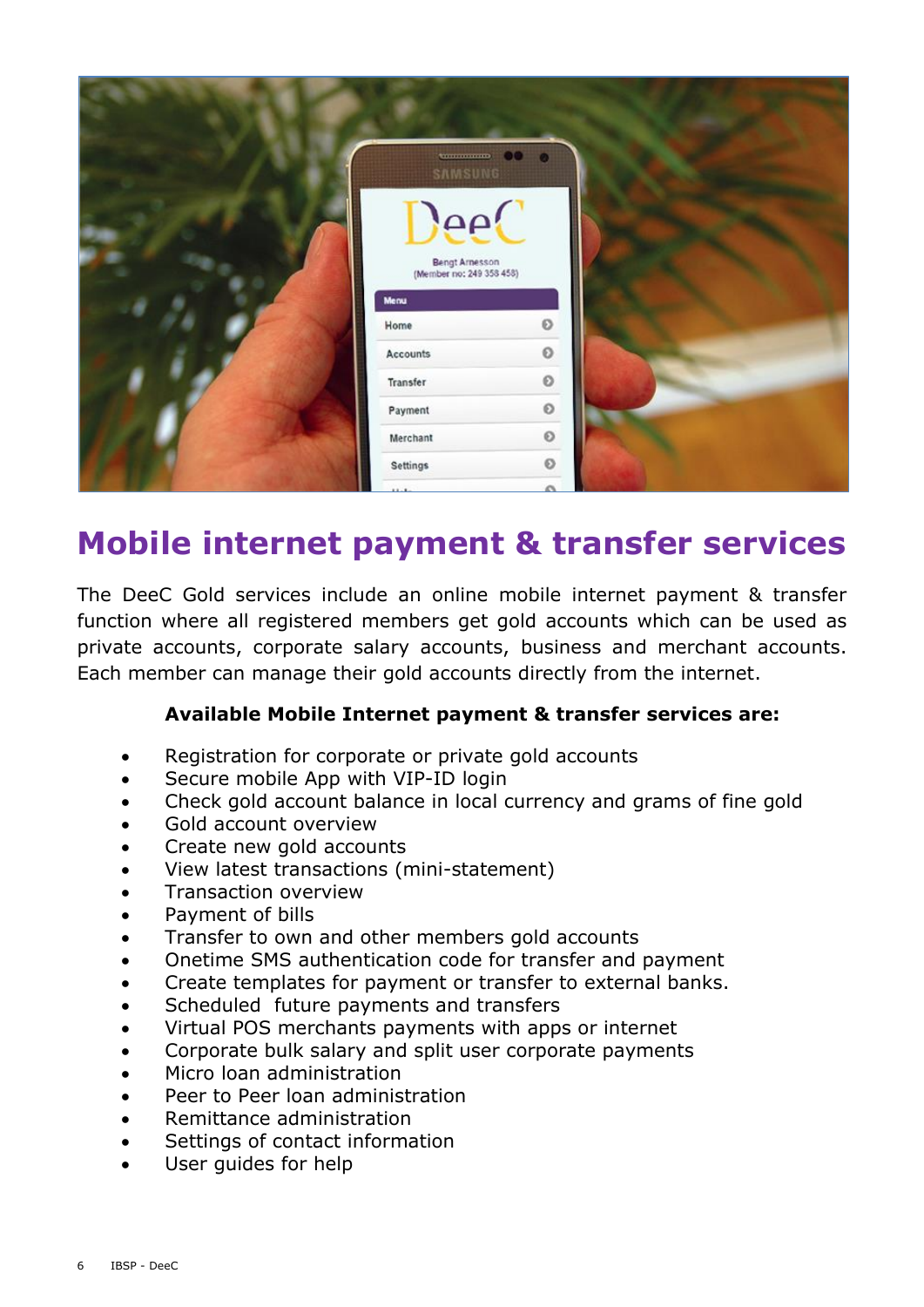

## **Mobile App payment & transfer services**

The DeeC services include Apps for iPhone and Android for easy and fast operation. Secure login, transfer and payment are done with encrypted VIP-ID authentication. The Apps include both private and merchant services.

#### **Available payment & transfer services via our Apps are:**

- Fast balance for mobile main gold account
- Present your accounts in currency and grams of gold
- Refresh fast balance for main gold account
- Transfer to other mobile accounts in currency and grams of gold
- Transfer to new not registered customers mobile phone numbers
- Digital authentication VIP-ID login
- Digital authentication VIP-ID for transfer and payment
- Notification for VIP-ID authentication for administration login
- Fast purchase function with QR-code reader
- Virtual merchant POS for payments in shops
- Merchant deposit/withdrawal for remittance with Location guide
- Order e-mail gold account statements
- Recommend a friend and earn commission in gold
- Register new members
- Agent registration of new members
- Settings of contact information
- Users quides for Help